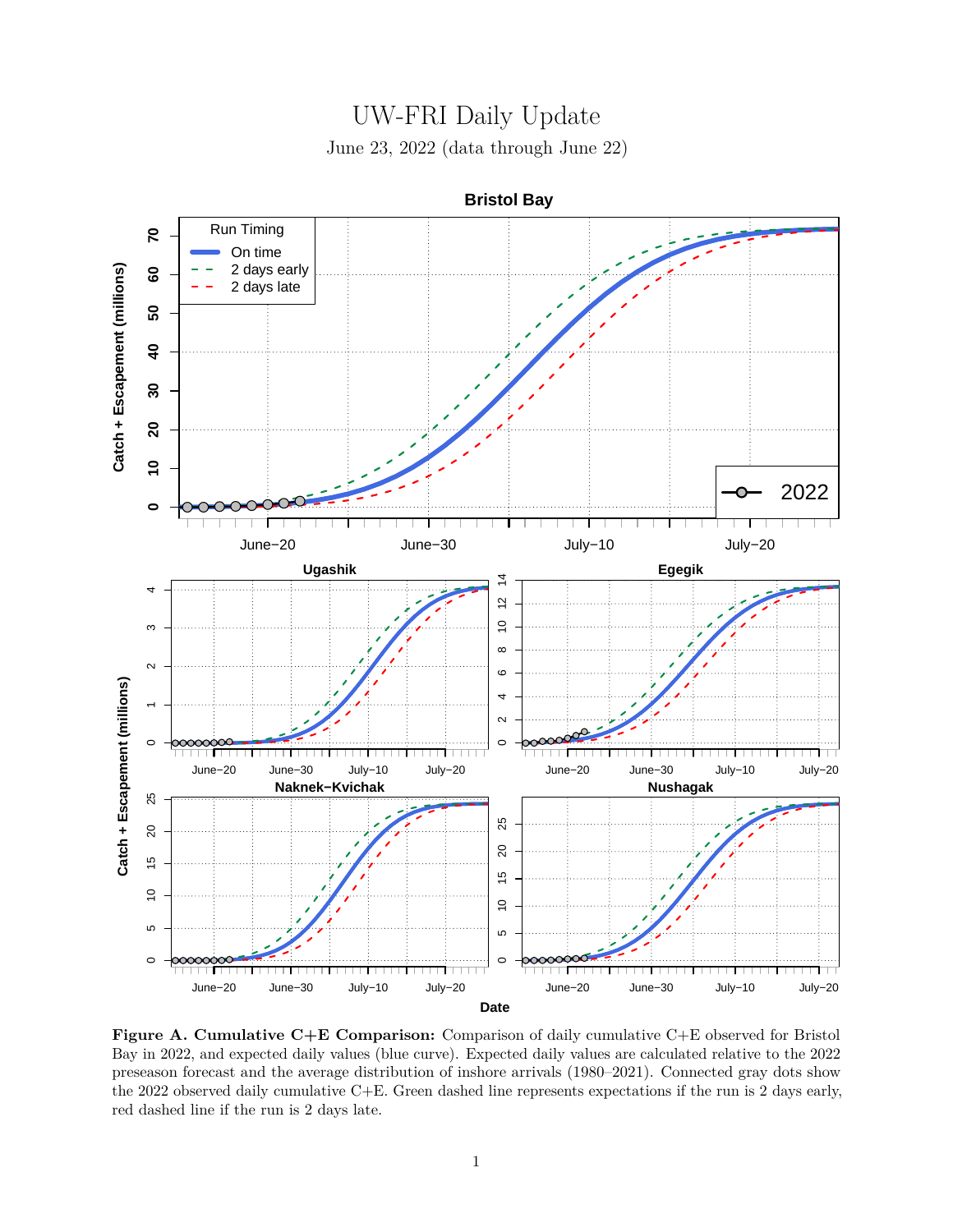

**Figure B. Daily Catch and Escapement:** Observed catch and escapement for years 2018-2021 as stacked bars, compared with 2022 (top). Escapements are in light gray and catches in dark gray. Total Bristol Bay run size in millions of sockeye is shown at the right.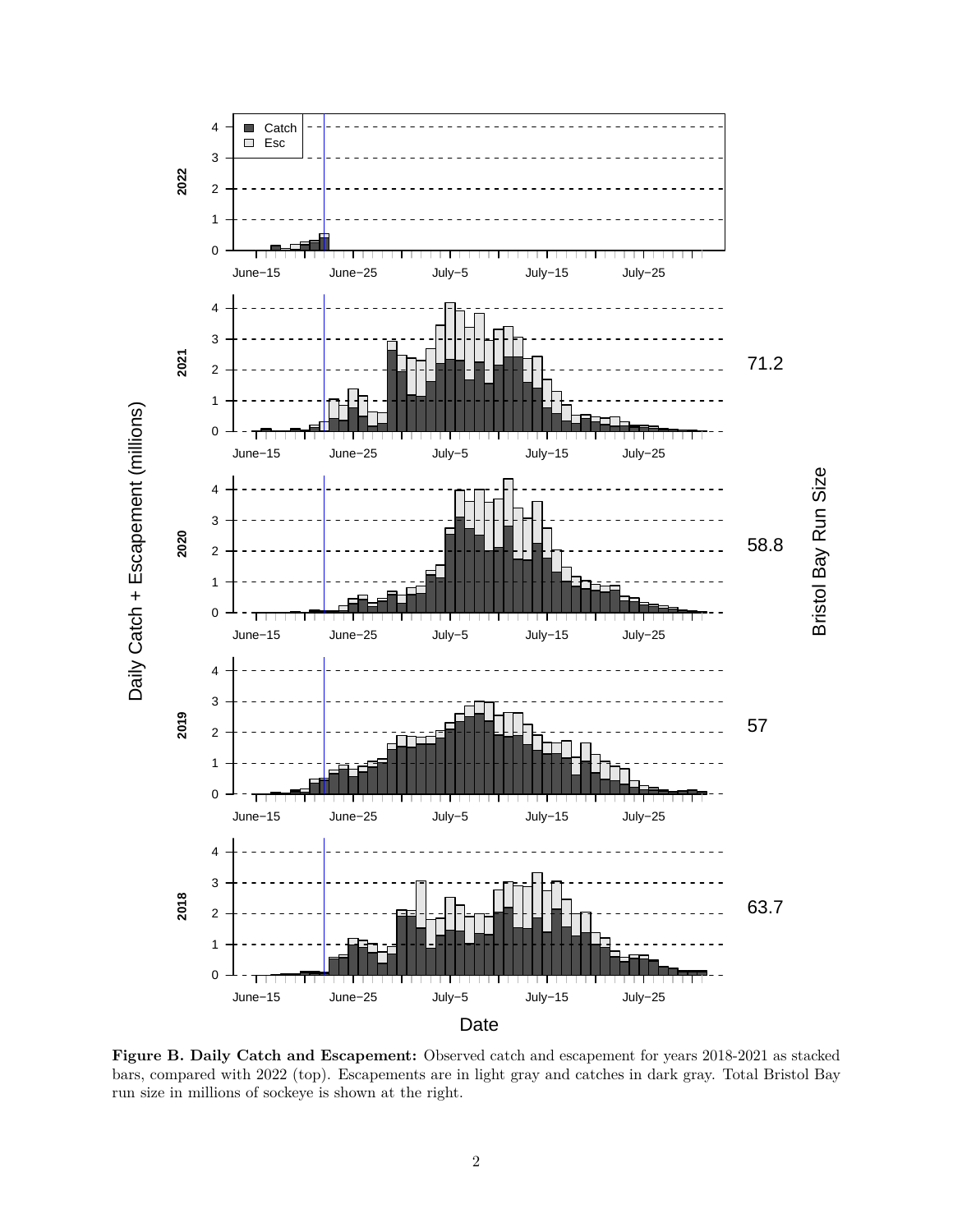

**Figure C. Daily Naknek-Kvichak and Nushagak District C+E:** Observed daily catch and escapement by district for years 2018-2022 as stacked bars. Escapements are in light gray and catches in dark gray. Total run for each district and year is listed in the upper right corner in millions of sockeye.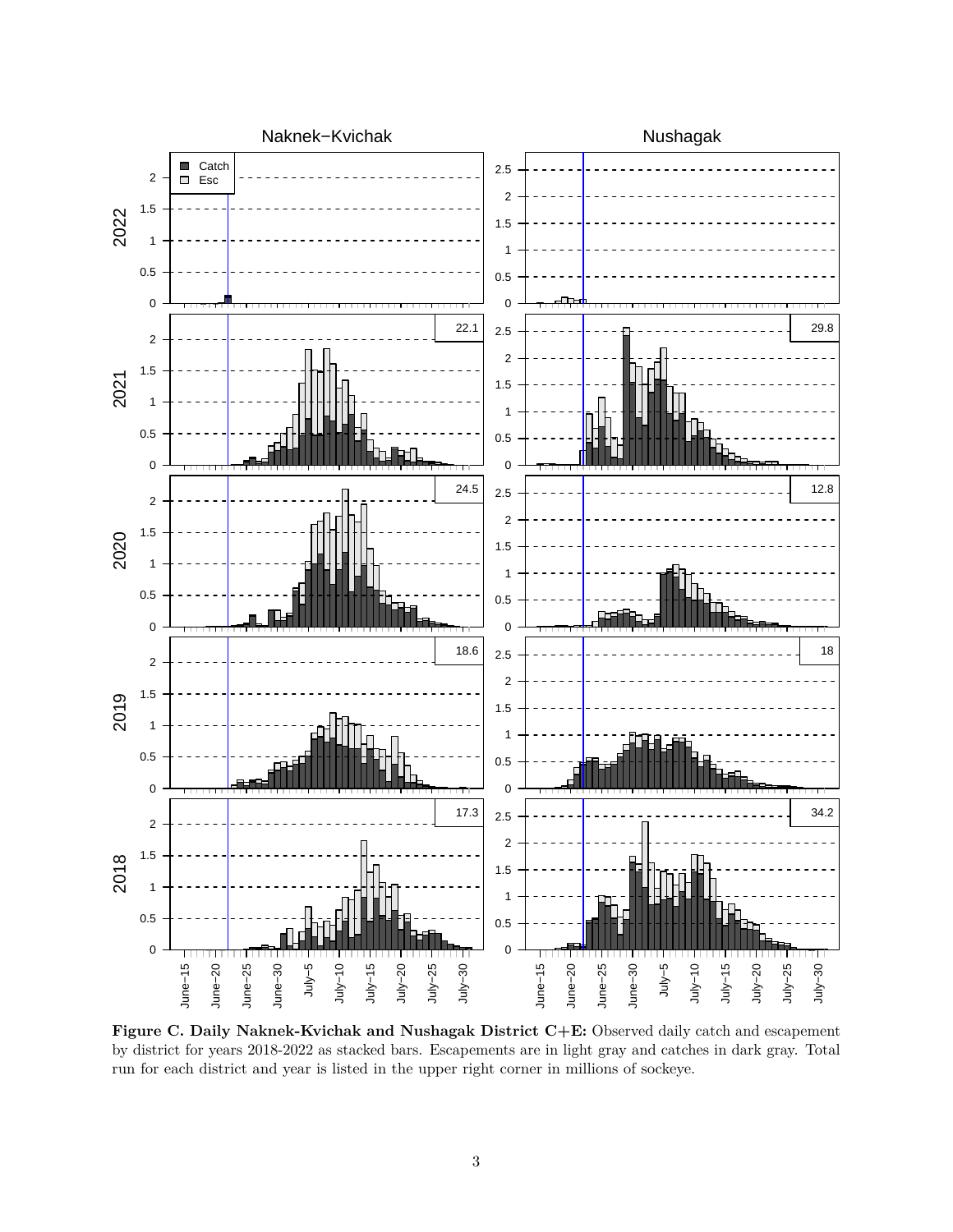

**Figure D. Daily Ugashik and Egegik District C+E:** Observed daily catch and escapement by district for years 2018-2022 as stacked bars. Escapements are in light gray and catches in dark gray. Total run for each district and year is listed in the upper right corner in millions of sockeye.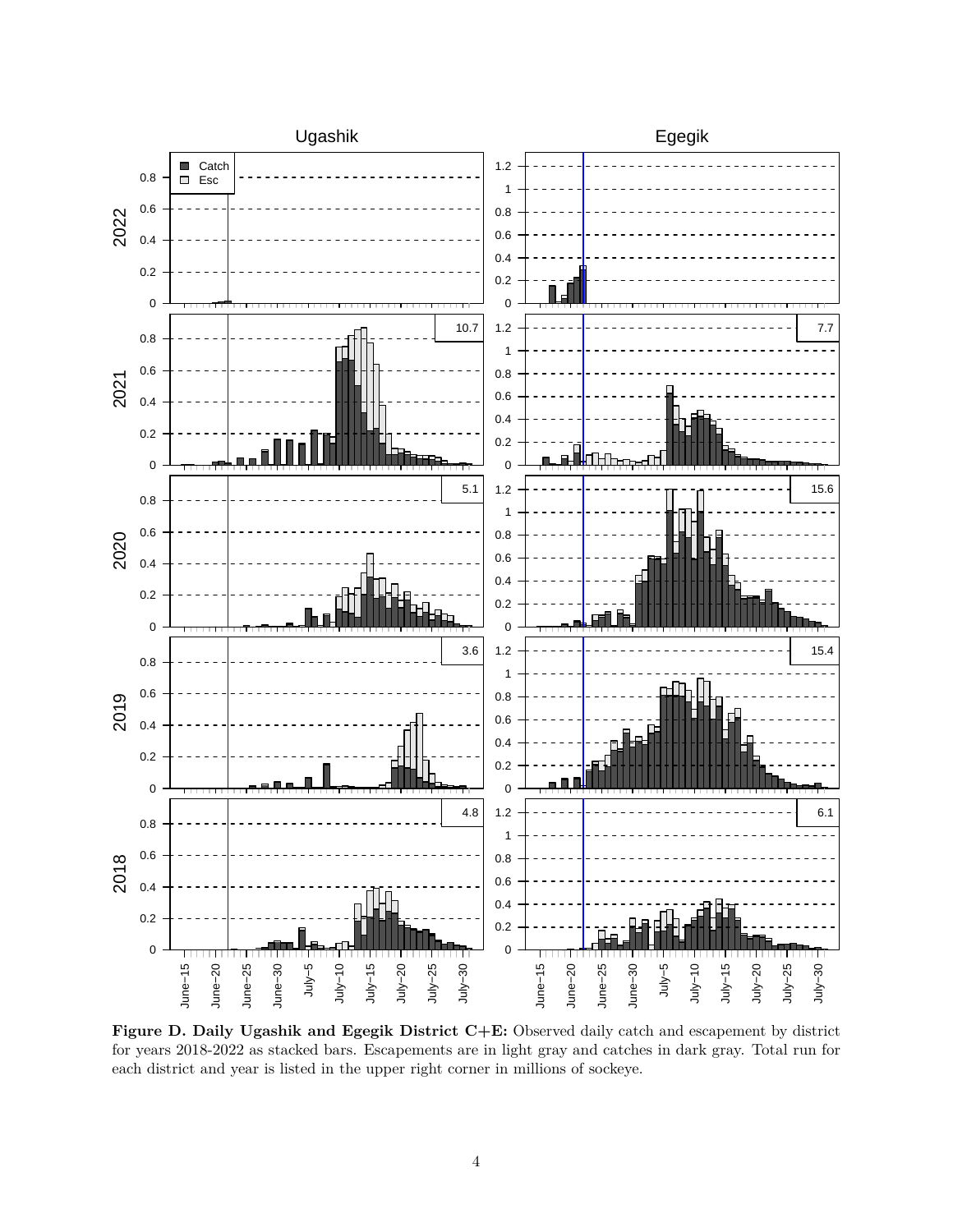

**Figure E. Comparison of Expected & Observed Daily Port Moller Index:** 2022 observed and interpolated (gray and black bars) UW-FRI Port Moller Index is compared with expected daily index values (red line and shaded area) for a Bristol Bay run equal to the preseason forecast with average run timing, and exhibiting average Port Moller to inshore travel time (TT) and run-per-index (RPI). Expected daily index values for a run at the preseason forecast, with TT and RPI equal to those observed in 2018-2021 are plotted with blue lines and symbols.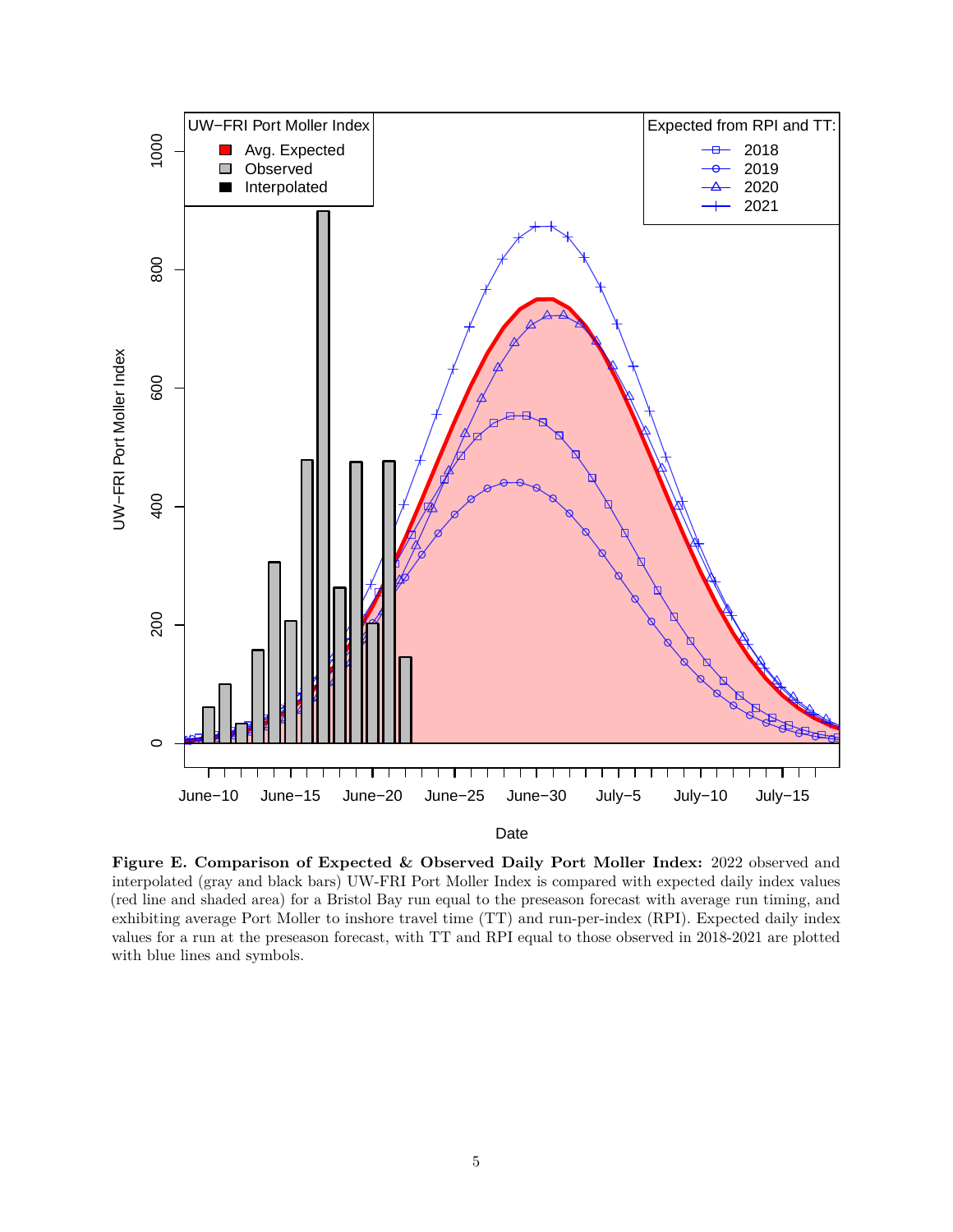

**Figure F. Expected C+E Days:** Total number of days in which the catch + escapement exceeded 1.0, 2.0 or 3.0 million fish as a function of the total run size from 1965 to 2021. Fitted lines indicate the expected number of days in excess, for a specific total return. Shaded area encompasses the data for total returns between 65 and 75 million fish. Red outlined diamonds are 2022 observed C+E days in excess of 1.0, 2.0, or 3.0 million fish. Note: the red outlined diamonds will be stacked on the horizontal axis until the first 1.0 million fish day is recorded.